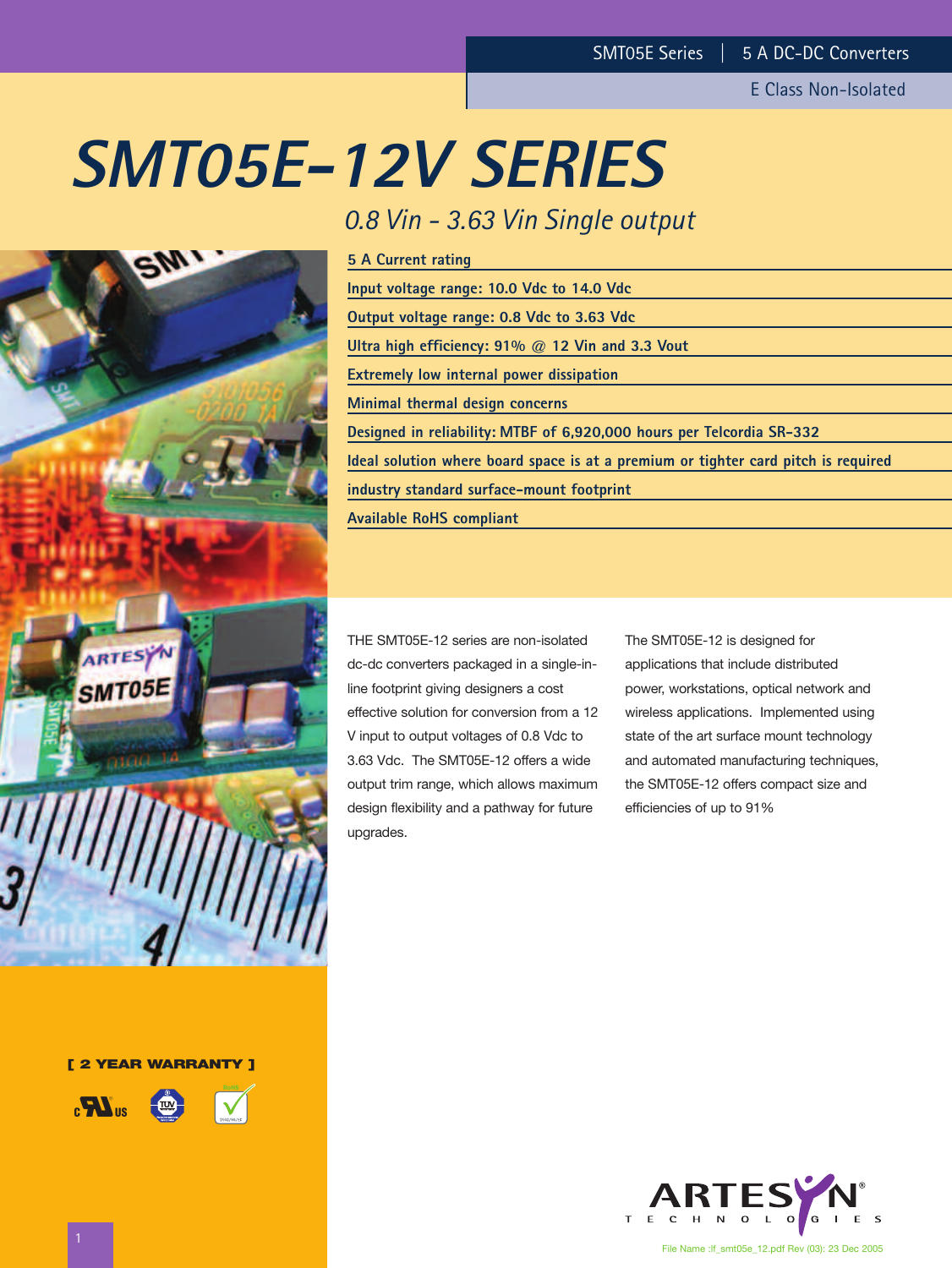E Class Non-Isolated

*Stresses in excess of the maximum ratings can cause permanent damage to the device. Operation of the device is not implied at these or any other conditions in excess of those given in the specification. Exposure to absolute maximum ratings can adversely affect device reliability.*

#### **Absolute Maximum Ratings**

| <b>Characteristic</b>      | <b>Symbol</b>              | <b>Min</b> | Typ | <b>Max</b> | <b>Units</b> | <b>Notes and Conditions</b>                                                                                                                                                                                  |
|----------------------------|----------------------------|------------|-----|------------|--------------|--------------------------------------------------------------------------------------------------------------------------------------------------------------------------------------------------------------|
| Input voltage - continuous | $V_{\text{in (cont)}}$     | $-0.3$     | 12  | 14         | V DC         | $V_{in}(+) - V_{in}(-)$                                                                                                                                                                                      |
| Input voltage - peak/surge | V <sub>surge</sub>         | $-0.3$     |     | 14.5       | V DC         | 2s max, non-repetitive                                                                                                                                                                                       |
| Operating temperature      | $\mathsf{T}_{\mathsf{op}}$ | $-40$      |     | 100        | °C           | Measured at thermal reference<br>points, see Note 1                                                                                                                                                          |
| Storage temperature        | T <sub>storage</sub>       | $-40$      |     | 125        | °C           |                                                                                                                                                                                                              |
| Output power (3.3V)        | $P_{\text{out (max)}}$     | 0          |     | 16.5       | W            | Output setpoint default is 0.8V.<br>Trim up to 3.3V with external<br>resistor between trim pin and<br>ground. See Application Note 144<br>for details. Max output current<br>is 5A across entire trim range. |

*All specifications are typical at nominal input Vin =* 12*V, full load under any resistive load combination at 25*˚*C unless otherwise stated.*

# **Input Characteristics**

| <b>Characteristic</b>             | <b>Symbol</b>          | <b>Min</b> | <b>Typ</b> | <b>Max</b> | <b>Units</b> | <b>Notes and Conditions</b>              |
|-----------------------------------|------------------------|------------|------------|------------|--------------|------------------------------------------|
| Input voltage - operating         | $V_{\text{in (oper)}}$ | 10         | 12         | 14         | V DC         |                                          |
| Input current - no load           | lin                    |            | 40         | 80         | mA DC        | $V_{in}$ (min) - $V_{in}$ (max), enabled |
| Input current - quiescent         | <sup>l</sup> in (off)  |            |            |            | mA DC        | Converter disabled                       |
| Inrush current (i <sup>2</sup> t) | <sup>l</sup> inrush    |            | 0.1        |            | $A^2\mu s$   | Complies with ETS300 132 Part 4.7,       |
|                                   |                        |            |            |            |              | with recommended LISN                    |
| Input ripple current              |                        |            | 200        |            | mA rms       |                                          |
| Input fuse*                       |                        |            |            | 3          | A            | Slowblow/antisurge HRC                   |
|                                   |                        |            |            |            |              | recommended*                             |

\*See Application Note 144 for manufacturer and part number

# **Turn On/Off**

| <b>Characteristic</b>                                                     | <b>Symbol</b>                                         | <b>Min</b> | Typ | <b>Max</b> | <b>Units</b> | <b>Notes and Conditions</b>                                                                                                                                                                                  |
|---------------------------------------------------------------------------|-------------------------------------------------------|------------|-----|------------|--------------|--------------------------------------------------------------------------------------------------------------------------------------------------------------------------------------------------------------|
| Input voltage - turn on<br>Turn on delay - enabled,<br>then power applied | $V_{\text{in (on)}}$<br>T <sub>delay</sub><br>(power) |            | 20  | 10         | V DC<br>msec | With the enable signal asserted,<br>this is the time from when the<br>input voltage reaches the<br>minimum specified operating<br>voltage until the output voltage<br>is within the total regulation<br>band |
| Turn on delay - power<br>applied, then enabled                            | T <sub>delay</sub><br>(enable)                        |            | 20  |            | msec         | $V_{in} = V_{in}$ (nom), then enabled.<br>This is the time taken until the<br>output voltage is within the total<br>error band                                                                               |
| Rise time                                                                 | T <sub>rise</sub>                                     |            | 15  |            | msec         | From 10% to 90%; full resistive<br>load, no external capacitance                                                                                                                                             |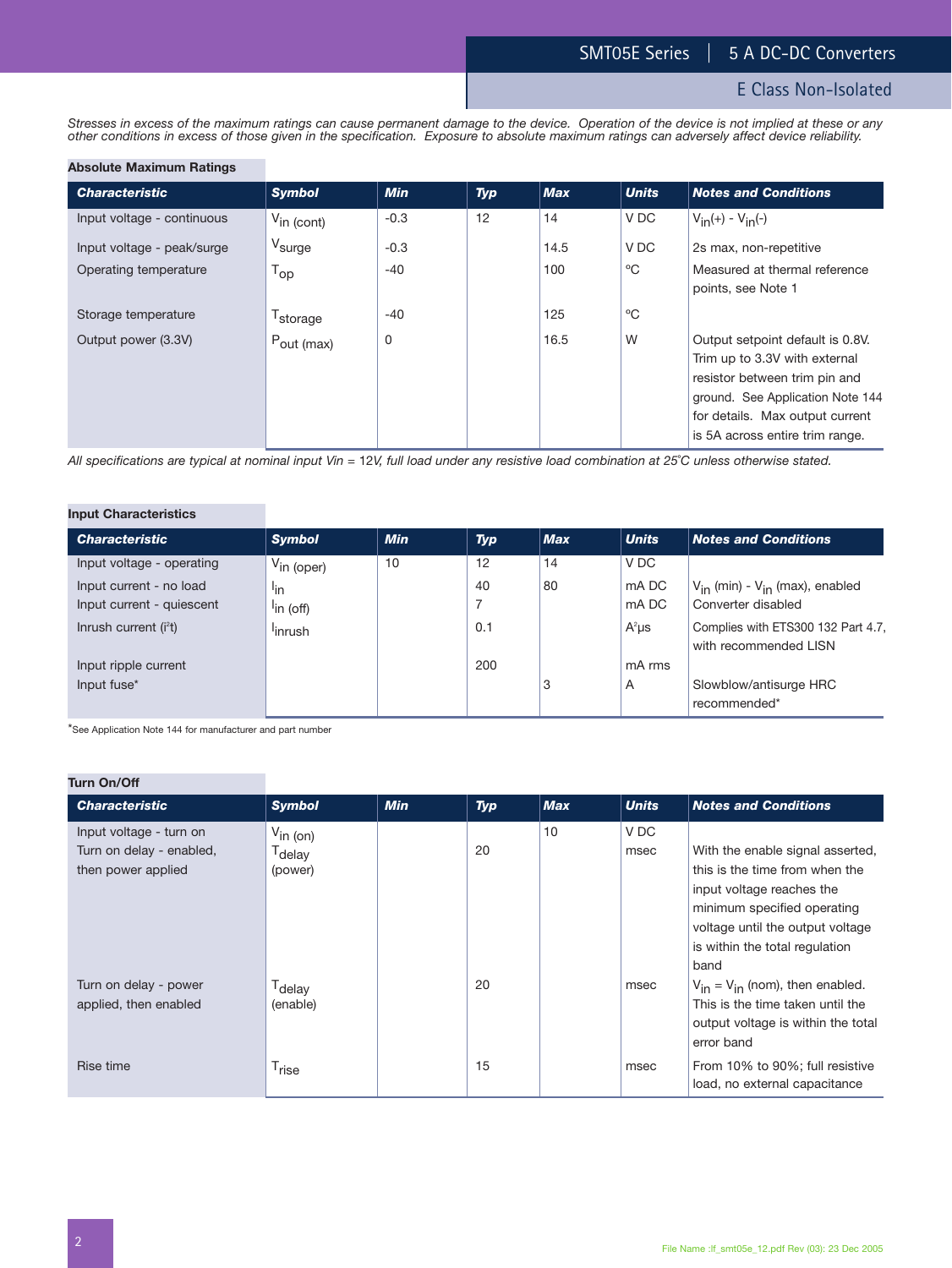| <b>Signal Electrical Interface</b>                                                                             |                           |            |            |            |              |                                                                                                                     |
|----------------------------------------------------------------------------------------------------------------|---------------------------|------------|------------|------------|--------------|---------------------------------------------------------------------------------------------------------------------|
| Characteristic - Signal Name Symbol                                                                            |                           | <b>Min</b> | <b>Typ</b> | <b>Max</b> | <b>Units</b> | <b>Notes and Conditions</b>                                                                                         |
| At remote/control ON/OFF pin<br>Open collector or equivalent<br>compatible<br>Control pin open circuit voltage | $V_{\text{ih}}$           |            | 0          |            | V            | See Notes 2 and 3<br>See Application Note 144 for<br>Remote ON/OFF details<br>$I_{ih} = 0$ µA; open circuit voltage |
| High level input current                                                                                       | l <sub>ih</sub>           |            |            |            | mA           | Current flowing into control pin<br>when pin is pulled high<br>(max at $V_{\text{ih}} = 5.5V$ )                     |
| High level input voltage                                                                                       | $V_{\text{ih}}$           | 1.6        |            |            | Vin          | Converter guaranteed ON when<br>control pin is greater than $V_{ih}(min)$<br>or open cct.                           |
| Acceptable high level<br>leakage current                                                                       | <sup>l</sup> ih (leakage) |            |            | $-10$      | μA           | Acceptable leakage current from<br>signal pin into the open collector<br>$driver (neg = from converter)$            |
| Low level input voltage                                                                                        | $V_{\rm{il}}$             |            |            | 0.8        | V            | Converter guaranteed OFF<br>when control pin is less<br>than $V_{\text{il}}$ (max) volts.                           |
| Low level input current                                                                                        | ١j١                       |            |            | 20         | μA           | $V_{\text{il}} = 6.4 \text{ V}$                                                                                     |

# **Reliability and Service Life**

| <b>Characteristic</b>     | <b>Symbol</b> | <b>Min</b> | <b>Typ</b> | <b>Max</b> | <b>Units</b> | <b>Notes and Conditions</b>                                                                                                 |
|---------------------------|---------------|------------|------------|------------|--------------|-----------------------------------------------------------------------------------------------------------------------------|
| Mean time between failure | <b>MTBF</b>   |            | 482,000    |            | Hours        | MIL-HDBK-217F,<br>$V_{in} = V_{in (nom)}$ ; $I_{out} = I_{out}$<br>$\mid$ (max); ambient 25°C;<br>ground benign environment |
| Mean time between failure | <b>MTBF</b>   |            | 6,920,000  |            | Hours        | Telcordia SR-332                                                                                                            |
| Mean time between failure | <b>MTBF</b>   | <b>TBA</b> |            |            | Hours        | Demonstrated. This entry will be<br>periodically updated as the<br>number of test hours increase                            |



File Name :lf\_smt05e\_12.pdf Rev (03): 23 Dec 2005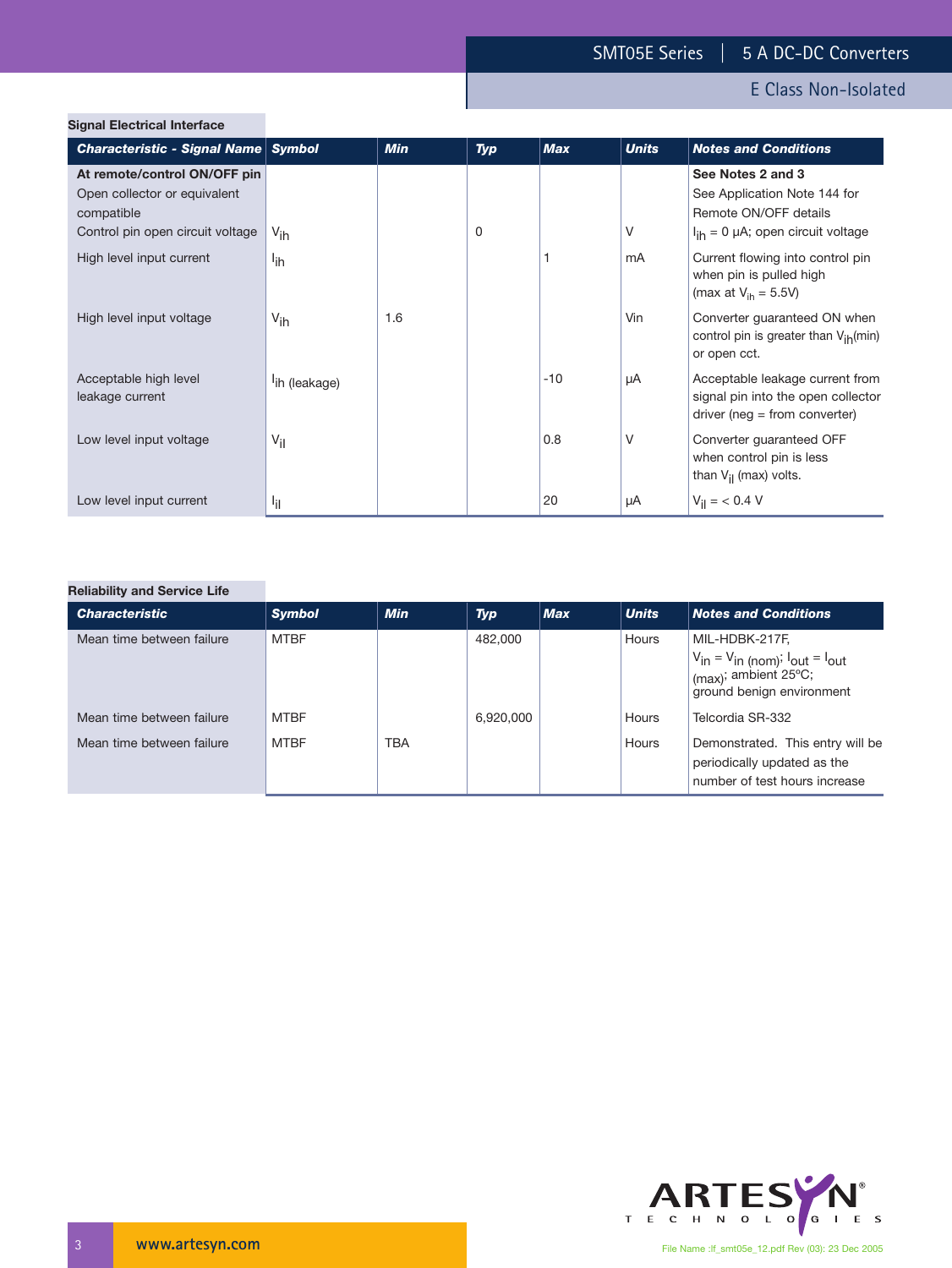derating curves

# E Class Non-Isolated

**Other Specifications**

| <b>UCILLE SPECIFICACIONS</b> |               |            |            |            |              |                             |
|------------------------------|---------------|------------|------------|------------|--------------|-----------------------------|
| <b>Characteristic</b>        | <b>Symbol</b> | <b>Min</b> | <b>Typ</b> | <b>Max</b> | <b>Units</b> | <b>Notes and Conditions</b> |
| Switching frequency          | <b>SW</b>     |            | 330        |            | kHz          | Fixed frequency             |
| Weight                       |               |            | 3          |            | g            |                             |
| Coplanarity                  |               |            | 100        |            | μm           | Measured from seating plane |

# **Environmental Specifications** *Characteristic Symbol Min Typ Max Units Notes and Conditions* Thermal performance 1.100 100  $\degree$ C See Note 5 and individual

#### **EMC**

# **Electromagnetic Compatibility**

| <b>Phenomenon</b>  | <b>Port</b> | <b>Standard</b> | <b>Test level</b>      | <b>Criteria</b> | $\blacksquare$ Notes and conditions |
|--------------------|-------------|-----------------|------------------------|-----------------|-------------------------------------|
| Immunity:          |             |                 |                        |                 |                                     |
| Conducted immunity |             | EN61000-4-6     |                        |                 |                                     |
| Radiated immunity  |             | EN61000-4-3     |                        |                 |                                     |
| <b>ESD</b>         | Enclosure   | EN61000-4-2     | 6kV contact<br>8kV air | NP.             | As per ETS 300 386-1 table 5        |

#### **Performance criteria:**

NP: Normal Performance: EUT shall withstand applied test and operate within relevant limits as specified without damage.

RP: Reduced Performance: EUT shall withstand applied test. Reduced performance is permitted within specified limits, resumption to normal performance shall occur at the cessation of the test.

LFS: Loss of Function (self recovery): EUT shall withstand applied test without damage, temporary loss of function permitted during test. Unit will self recover to normal performance after test.

#### **Referenced ETSI standards:**

ETS 300 386-1 table 5 (1997): Public telecommunication network equipment, EMC requirements

ETS 300 132-2 (1996): Power supply interface at the input to telecommunication equipment: Part 2 operated by direct current (DC)

ETR 283 (1997): Transient voltages at interface A on telecommunication direct current (DC) power distributions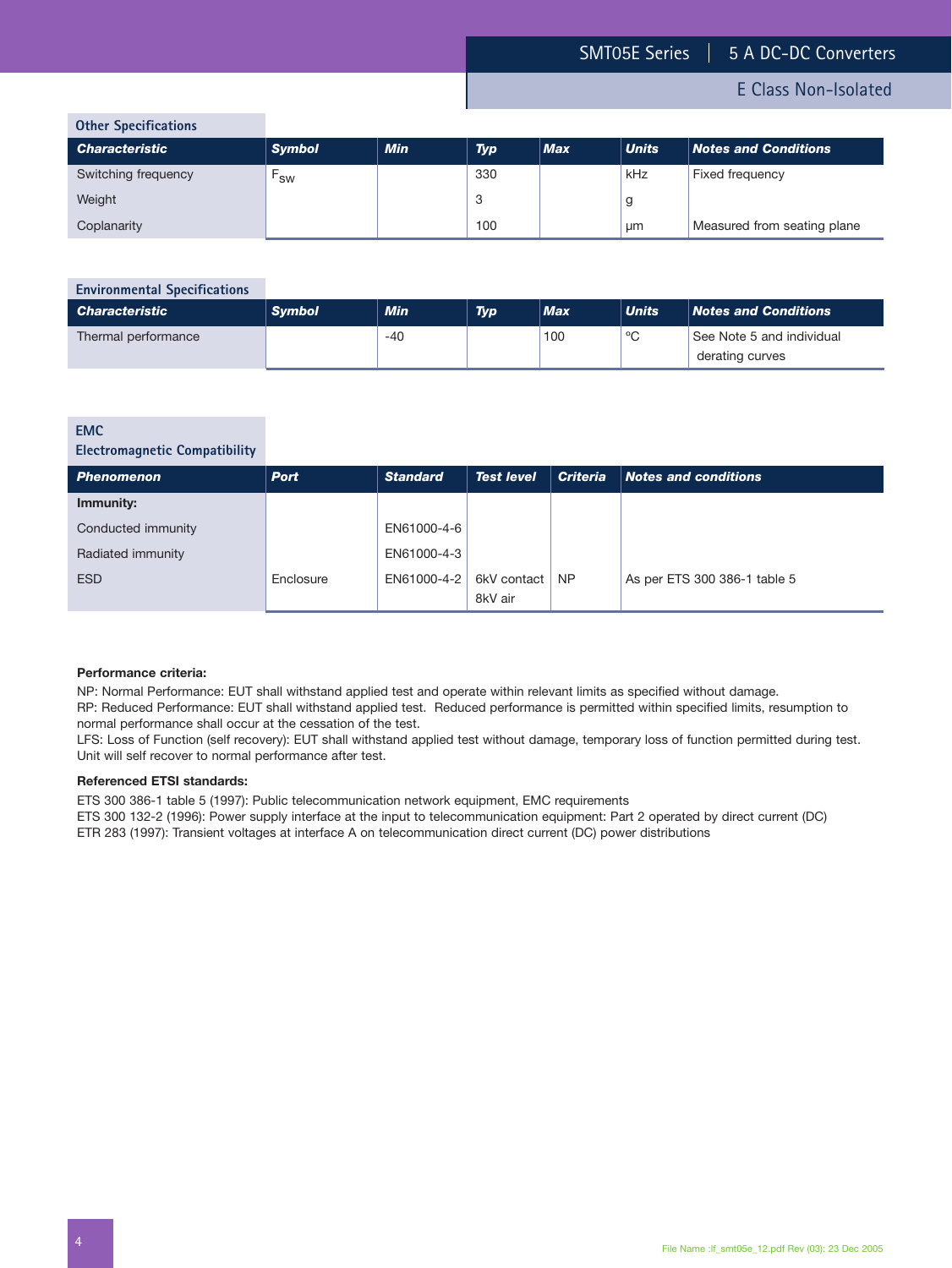| <b>Safety Agency Approvals</b>                            |                                                        |
|-----------------------------------------------------------|--------------------------------------------------------|
| <b>Standard</b>                                           | <b>Category</b>                                        |
| UL/cUL CSA 22.2<br>UL60950<br>TÜV Product Service EN60950 | File No. F174104<br>Certificate No. B 02 12 382 72 035 |
| <b>Material Ratings</b>                                   |                                                        |
| <b>Characteristic</b>                                     | <b>Notes and Conditions</b>                            |
| Flammability rating                                       | UL94V-0                                                |

| <b>Model Numbers</b> |                               |                |                |                   |                   |
|----------------------|-------------------------------|----------------|----------------|-------------------|-------------------|
| <b>Model</b>         | <b>Input</b>                  | <b>Output</b>  | Output Current | <b>Typical</b>    | Max. Load         |
| <b>Number</b>        | <b>Voltage</b>                | <b>Voltage</b> | (Max.)         | <b>Efficiency</b> | <b>Regulation</b> |
| SMT05E-12W3V3J       | 10.0 - 14.0VDC   0.8V - 3.63V |                | 5A             | 91% @ full load   | $±1.0\%$          |

# **RoHS Compliance Ordering Information**

|             | The 'J' at the end of the part number   |
|-------------|-----------------------------------------|
| <b>RoHS</b> | indicates that the part is Pb-free      |
|             | (RoHS 6/6 compliant). TSE RoHS 5/6      |
|             | (non Pb-free) compliant versions may    |
|             | be available on special request, please |
|             | contact your local sales representative |
|             | for details.                            |

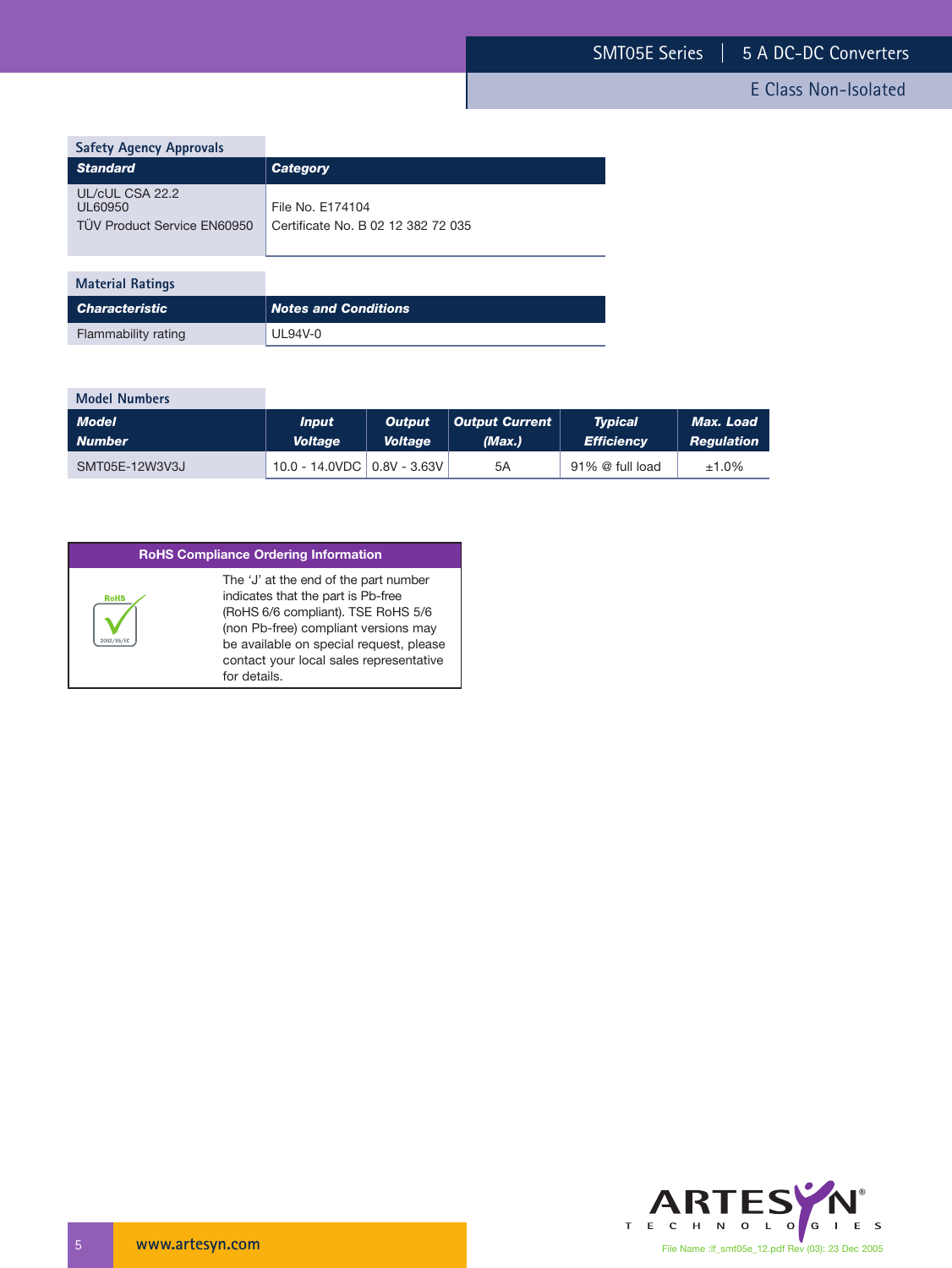# **W3V3 Model**

**Input Characteristics**

| <b>Characteristic</b>                  | <b>Symbol</b>            | <b>Min</b> | Typ | <b>Max</b> | <b>Units</b> | <b>Notes and Conditions</b>                                                                                   |
|----------------------------------------|--------------------------|------------|-----|------------|--------------|---------------------------------------------------------------------------------------------------------------|
| Input current - operating              | l <sub>in</sub>          |            | 1.5 | 1.6        | A DC         | $V_{in} = V_{in}$ (nom); $I_{out} = I_{out}$<br>(max.); $V_{\Omega} = V_{\Omega}$ (nom)                       |
| Reflected ripple current               | <sup>l</sup> in (ripple) |            | 200 |            | mA rms       | $I_{\text{out}} = I_{\text{out}}$ (max.), measured<br>without external filter                                 |
| Input capacitance -<br>internal filter | $C_{input}$              |            | 9.4 |            | μF           | Internal to converter                                                                                         |
| Input capacitance -<br>external bypass | C <sub>bypass</sub>      | 10         |     |            | μF           | Recommended customer<br>added capacitance may be<br>required on source impedance<br>on customers applications |

# **W3V3 Model**

**Electrical Characteristics - O/P**

| <b>Characteristic</b>          | <b>Symbol</b>    | <b>Min</b> | <b>Typ</b> | <b>Max</b> | <b>Units</b>  | <b>Notes and Conditions</b>                                                  |
|--------------------------------|------------------|------------|------------|------------|---------------|------------------------------------------------------------------------------|
| Nominal set-point voltage      | Vo (nom)         | 0.785      | 0.8        | 0.815      | V DC          | $V_{in} = V_{in}$ (nom); $I_{out} = I_{out}$ (nom)                           |
| Total regulation band          | $V_{\rm O}$      |            | 3          |            | $\%$          | For all line, static load and<br>temperature until end of life               |
| Line regulation                |                  |            |            |            | $\frac{0}{0}$ | $I_{\text{out}} = I_{\text{out}}$ (nom);<br>$V_{in}$ (min) to $V_{in}$ (max) |
| Load regulation                |                  |            |            |            | %             | $V_{in} = V_{in}$ (nom);<br>$I_{\text{out}}$ (min) to $I_{\text{out}}$ (max) |
| Output current continuous      | <sup>l</sup> out | $\Omega$   |            | 5          | A DC          |                                                                              |
| Output current - short circuit | $I_{SC}$         |            | 2          | 4          | A rms         | Continuous, unit auto recovers<br>from short, $V_{\Omega}$ < 100mV           |
| Output voltage - noise         | $V_{p-p}$        |            |            | 60         | mV pk-pk      | Measurement bandwidth:                                                       |
|                                | $V_{rms}$        |            |            | 25         | mV rms        | 20MHz. See Application Note                                                  |
|                                |                  |            |            |            |               | 144 for measurement set-up                                                   |
|                                |                  |            |            |            |               | details                                                                      |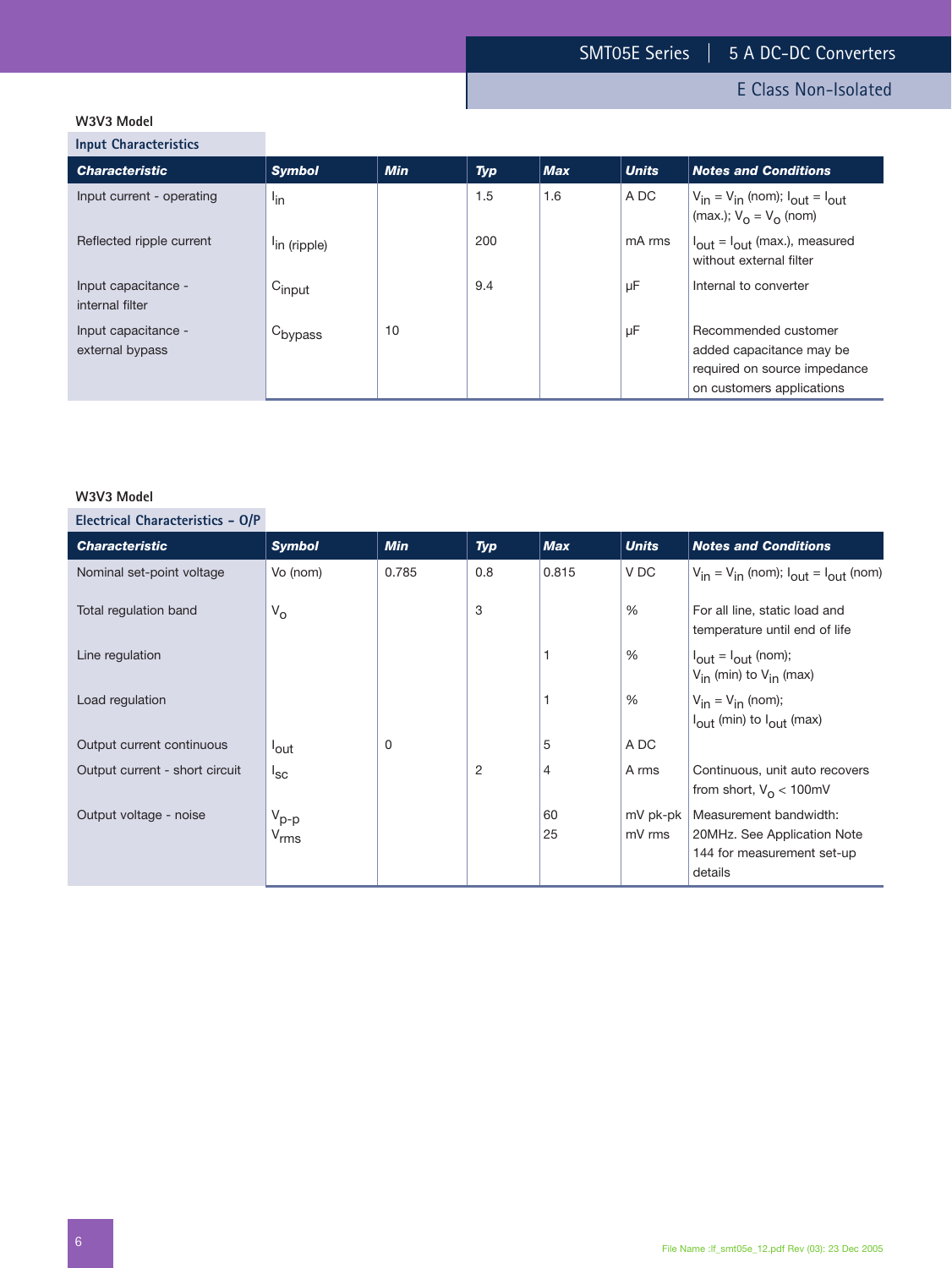E Class Non-Isolated

# **W3V3 Model**

**Electrical Characteristics - O/P**

| <b>Characteristic</b>                       | <b>Symbol</b>         | <b>Min</b> | <b>Typ</b> | <b>Max</b> | <b>Units</b> | <b>Notes and Conditions</b>                                                                                                                |
|---------------------------------------------|-----------------------|------------|------------|------------|--------------|--------------------------------------------------------------------------------------------------------------------------------------------|
| Load transient response -<br>peak deviation | V <sub>dynamic</sub>  |            | 50         |            | mV           | Peak deviation for 50% to 75%<br>step load, $di/dt = 100$ mA/usec.<br>Measurement taken with no<br>external capacitors                     |
| Load transient response -<br>recovery       | <sup>1</sup> recovery |            | 50         |            | usec         | Settling time to within 1% of<br>output set point voltage for 50%<br>to 75% step load. Measurement<br>taken with no external<br>capacitors |
| External load capacitance                   | $C_{ext}$             |            |            | 10.000     | μF           |                                                                                                                                            |

## **W3V3 Model**

# **Protection and Control Features**

| <b>Characteristic</b>    | <b>Symbol</b> | <b>Min</b> | <b>Typ</b> | <b>Max</b> | <b>Units</b> | <b>Notes and Conditions</b>                                                                                         |
|--------------------------|---------------|------------|------------|------------|--------------|---------------------------------------------------------------------------------------------------------------------|
| Allowable output voltage |               | 0.8        |            | 3.63       |              | Trim up. Note that the maximum<br>output power is still 16.5W.<br>De-rate the maximum output<br>current accordingly |

#### **W3V3 Model**

**College** 

| <b>Efficiency</b>     |               |            |            |     |              |                                                                              |
|-----------------------|---------------|------------|------------|-----|--------------|------------------------------------------------------------------------------|
| <b>Characteristic</b> | <b>Symbol</b> | <b>Min</b> | <b>Typ</b> | Max | <b>Units</b> | <b>Notes and Conditions</b>                                                  |
| Efficiency            | η             | 89         | 90         |     | %            | $ I_{\text{out}} $ = 100% $I_{\text{out}}$ (max),<br>$V_{in} = V_{in}$ (nom) |
| Efficiency            |               | 90         | 91         |     | %            | $ I_{\text{out}} = 50\% I_{\text{out}}$ (max),<br>$V_{in} = V_{in}$ (nom)    |

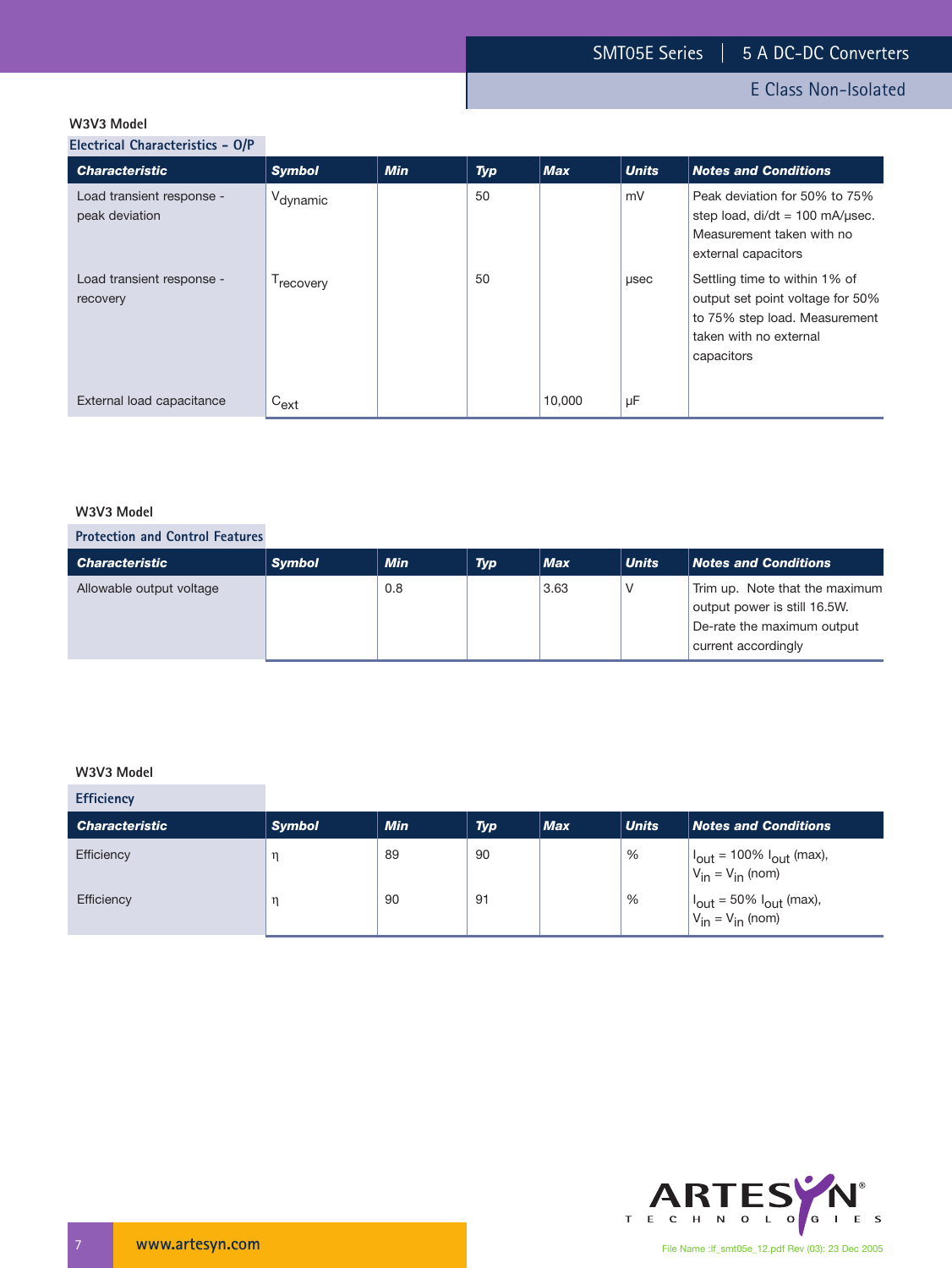#### **W3V3 Model**



**Figure 1: Derating Curve with Vin = 12V and No Trim (Vout = 0.8V)**



**Figure 5: Typical Transient Response 75% - 50% Step Load Change (Channel 2: Vo, Channel 4: Io)**

 $\overline{u}$  +  $\sqrt{300.000}$  ms

 $Ch4$  1.00 A  $\Omega$ 



**Figure 2: Efficiency vs Load**



**Figure 4: Typical Transient Response 50% - 75% Step Load Change (Channel 2: Vo, Channel 4: Io)**



**(Channel 1: Vin, Channel 2: Vo)**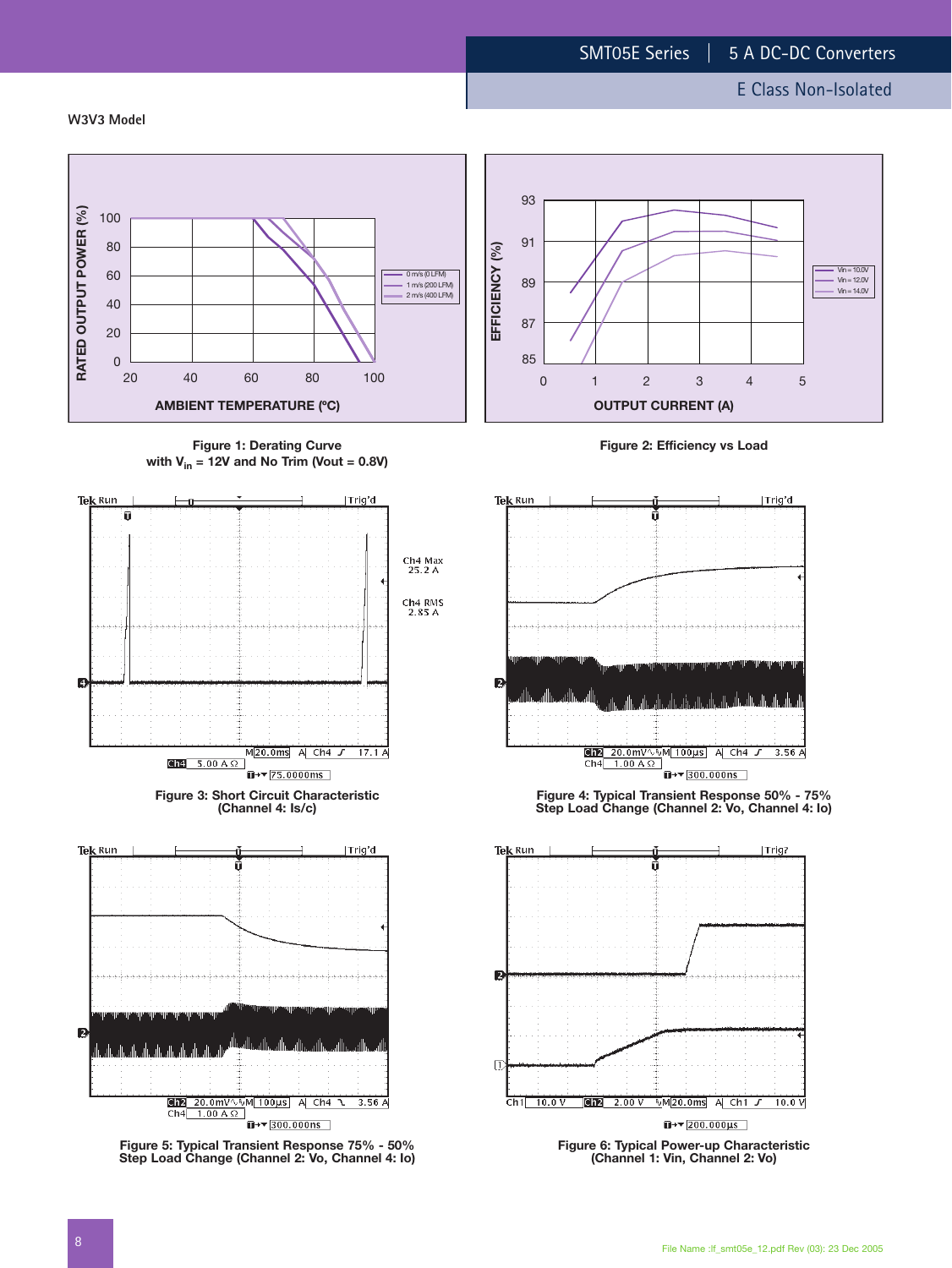# E Class Non-Isolated





**(Channel 1: Vo, Channel 2: Remote ON/OFF)**



**Figure 8: Typical Ripple and Noise, Vin = 12V, Vout = 3V3 and Iout = 10A (Channel 2: Vo)**

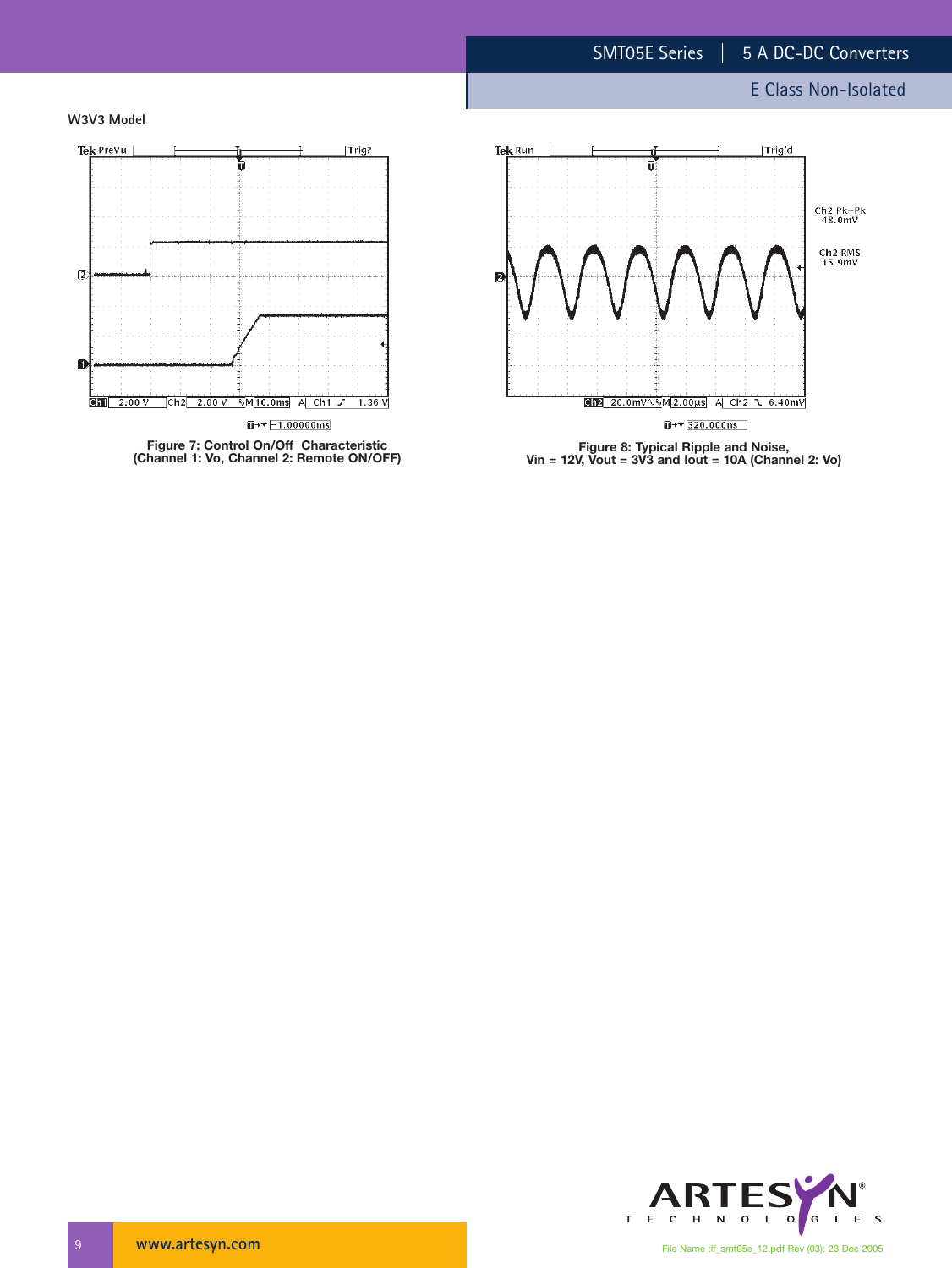

| <b>Pin Connections</b> |                 |
|------------------------|-----------------|
| Pin No.                | <b>Function</b> |
|                        | Remote ON/OFF   |
| $\overline{2}$         | Vout            |
| 3                      | Trim            |
|                        | Ground          |
| 5                      | Vin             |

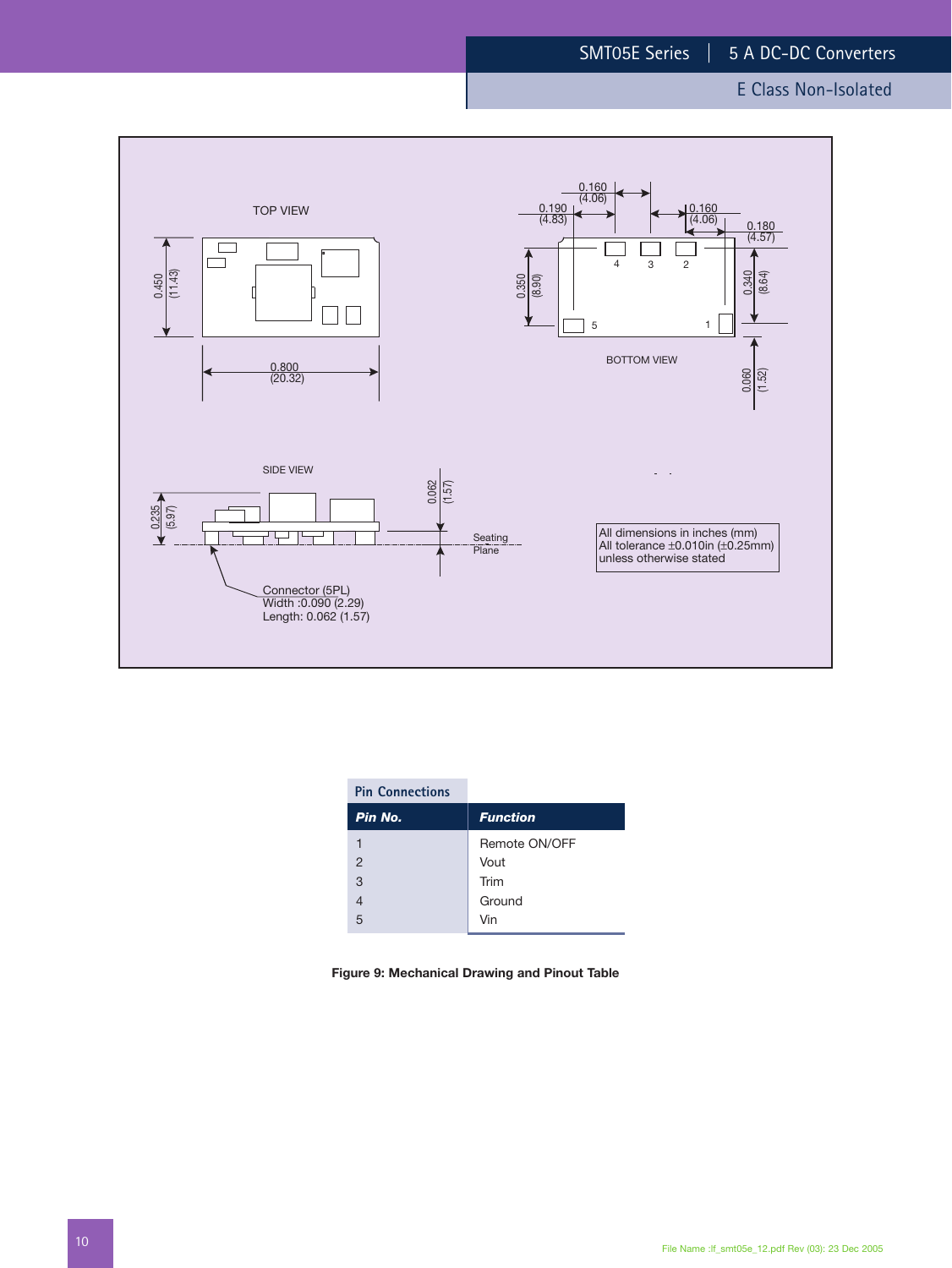#### *Note 1*

Thermal reference is defined as the highest temperature measured at any one of the specified thermal reference points.

### *Note 2*

The Remote ON/OFF pin is referenced to ground.

#### *Note 3*

The SMT05E-12 features an 'Active High' Remote ON/OFF operation. If not using the Remote ON/OFF pin, leave the pin open (the converter will be on). The Remote ON/OFF pin is referenced to ground.

The following conditions apply for the SMT05E:

| <b>Configuration</b>                              | <b>Converter Operation</b> |
|---------------------------------------------------|----------------------------|
| Remote pin open circuit                           | Unit is ON                 |
| Remote pin pulled low [Von/off <.8V]              | Unit is OFF                |
| Remote pin pulled high [Von/off >1.6V] Unit is ON |                            |

An 'Active Low' Remote ON/OFF version is also possible with this converter. Please consult the factory for details.

# *Note 4*

Thermal reference set up: Unit mounted on an edge card test board 203mm x 190mm. Test board mounted vertically. For test details and recommended set-up see Application Note 144.

# *Note 5*

Max 60ºC for full load in still air. See Application Note 144 for a detailed thermal derating.

**CAUTION:** Hazardous internal voltages and high temperatures. Ensure that unit is accessible only to trained personnel. The user must provide the recommended fusing in order to comply with safety approvals.